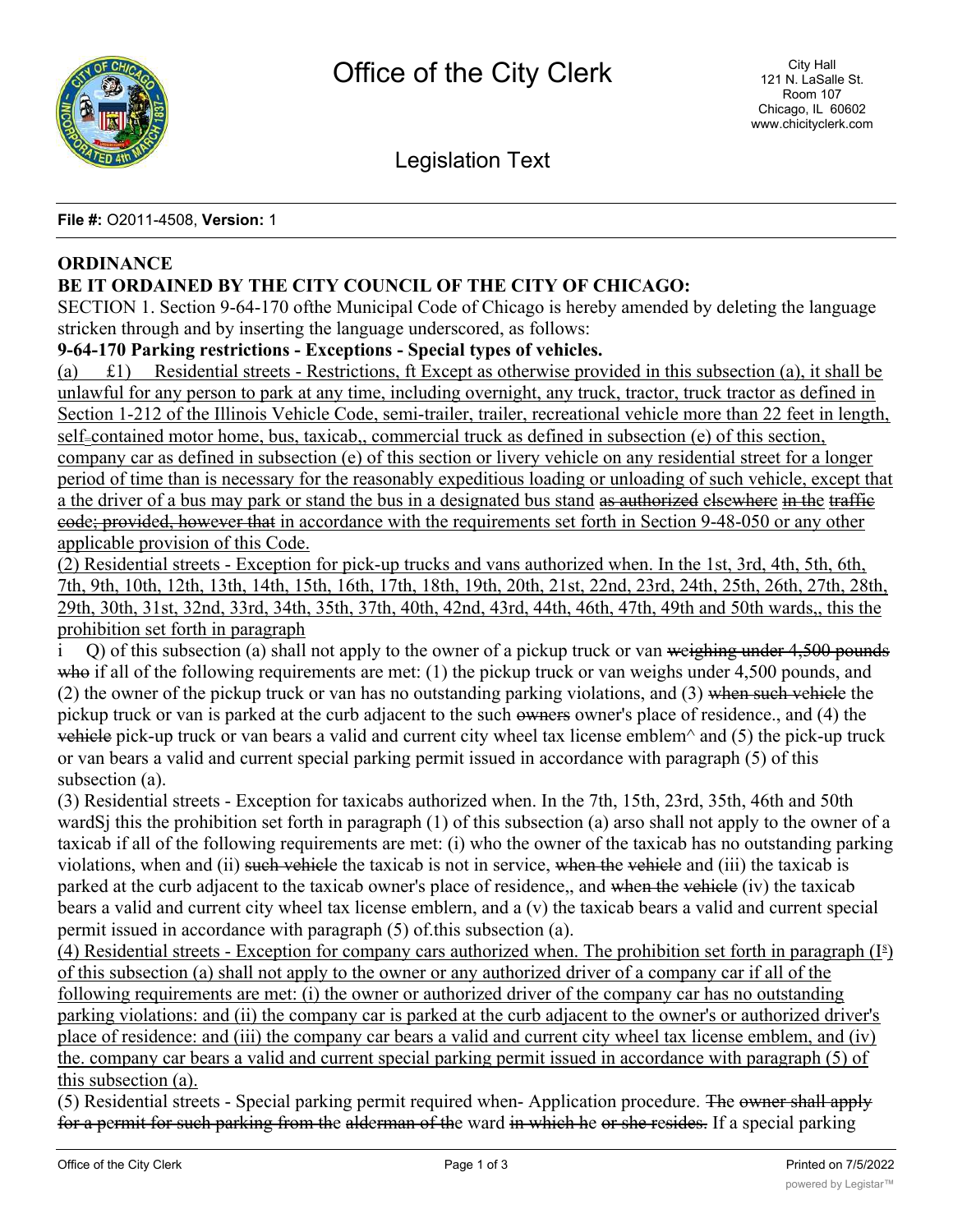#### **File #:** O2011-4508, **Version:** 1

permit is required under paragraph (a)(2). (a)(3) or (a)(4) of this subsection (a) to park a vehicle in froat of a residence, the person eligible to apply for such special parking permit shall submit an application for such special parking permit to the alderman of the ward in which such person resides. The Aalderman shall evaluate the vehicle identified in such application for compliance with relevant provisions of the municipal code Chicago Municipal Code and shall issue a special parking permit to such person if the alderman believes that the vehicle is believed to be compliant in compliance with the relevant provisions of the Code.

A special parking permit issued under this subsection shall be valid until the thirtieth day of June following the date of issuance;. The Such permit shall be affixedi without the use of supplemental adhesiveSa to the inside of the windshield of the vehicle; and shall be placed directly above the city wheel tax license emblem. If a residential parking zone restriction is in effect at the owners applicable place of residence, a residential parking permit shall also be required in accordance with Section 9-64-090.

(6) Residential streets - Penalty for violation. A violator In addition to any other penalty provided by law, any person who violates any requirement of this subsection (a) shall be subject to the fine set forth in Section 9-100 -020.

(b) Business streets - Restrictions -Exceptions - Penalty for violation. It shall be unlawful for any person to park at any time, including overnight, any truck, truck tractor as defined in Section 1-212 of the Illinois Vehicle Code, semi-trailer, trailer, self-contained motor home, commercial truck as defined in subsection (e) of this section or bus on any business street in the city for a longer period of time than is necessary for the reasonably expeditious loading or unloading of such vehicle, except that a the driver of a bus may park or stand the bus in a designated bus stand as authorized elsewhere in the traffic code in accordance with the requirements set forth in Section 9-48-050 or any other applicable provision of this Code. It shall be unlawful for any person to park any taxicab on any business street in the city for a period of time longer than two hours between the hours of 2:00 A.M. and 7:00 A.M.; provided, however, that this prohibition shall not apply to taxicabs parked on business streets in the 23rd, 46th ward,

## **2**

and 49<sup>th</sup> Ward wards and in the 50th Wward (on Devon Avenue and Western Avenue). A violator In addition to any other penalty provided bv law, any person who violates any requirement of this subsection (b) shall be subject to the fine set forth in Section 9-100-020.

(c) Citywide restriction - Parking near crosswalk - Penalty for violation. It shall be unlawful to stand or park any vehicle six feet or greater in height within 20 feet of a any crosswalk. A violator of this subsection In addition to any other penalty provided by law, any person who violates this subsection (c) shall be subject to the fine set forth in Section 9-100-020.

(d) Impoundment authorized when. It shall be unlawful to park a truck tractor as defined in Section 1-212 of th e Illinois Vehicle Code, a commercial truck, a semi-trailer or a trailer on any business street or residential street in the city for a longer period than is necessary for the reasonably expeditious loading or unloading of such vehicle.-This prohibition shall not apply to the owner of a pickup truck or van weighing under 4,500 pounds who has no outstanding parking violations, when such vehicle is parked on a residential street at the curb adjacent to the owner's place of residence and the vehicle bears a valid and current city wheel tax license emblem and a special parking permit issued in accordance with subsection (a). A violator of this subsection shall be subject to the fine set forth in Section 9-100-020. In addition to such any fine or other penalty provided by law, the a any commercial truck as defined in subsection (e) of this section, or truck tractor as defined in Section 1-212 of the Illinois Vehicle Code, or semi-trailer or trailer that is parked on any residential street in violation of subsection fa) of this section or on any business street in violation of subsection (b) of this section shall be subject to immobilization and impoundment, without prior notice or placement on an immobilization list.

(e) For the purposes of this section,.:

"eCommercial truck" means shall mean (i) a any motor vehicle marked, emblazoned, or otherwise represented as being used for the transportation of property in the furtherance of any commercial or industrial enterprise, for